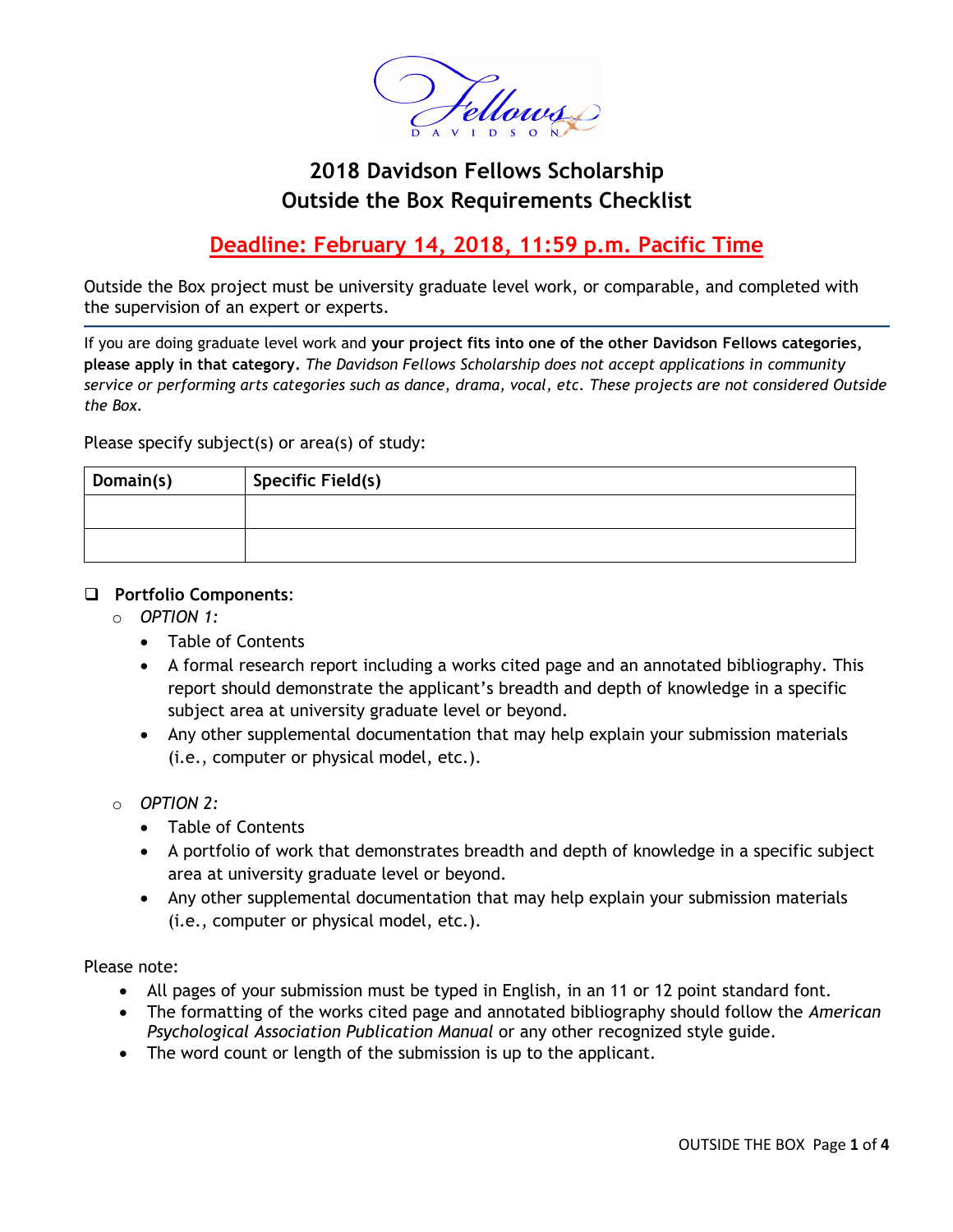

*Important*: Applications involving human subjects or live vertebrates are NOT eligible. *Important*: Applications involving human subjects or live vertebrates are NOT eligible.

Projects involving the following live invertebrates are eligible: C. elegans, Drosophila, Hydra. Projects involving the following live invertebrates are eligible: C. elegans, Drosophila, Hydra. Additionally, projects involving zebrafish no older than 168 hours post-fertilization are eligible. Additionally, projects involving zebrafish no older than 168 hours post-fertilization are eligible.

Tissue-related projects are eligible, if the applicant can demonstrate: Tissue-related projects are eligible, if the applicant can demonstrate:

- 1. the materials were collected for other purposes;
- 2. no embryos were sacrificed; 2. no embryos were sacrificed;
- 3. the student is collaborating with a qualified lead scientist; and 3. the student is collaborating with a qualified lead scientist; and
- 4. the lead scientist provides to the Institute documented approval from a recognized 4. the lead scientist provides to the Institute documented approval from a recognized Institutional Review Board (IRB) or Scientific Review Committee (SRC). Institutional Review Board (IRB) or Scientific Review Committee (SRC).

Please submit documentation with the preliminary portion of the application which will be reviewed by Please submit documentation with the preliminary portion of the application which will be reviewed by the Davidson Institute for Talent Development, who, at its sole discretion, will determine the Davidson Institute for Talent Development, who, at its sole discretion, will determine eligibility. The Davidson Institute of Talent Development may, in its sole discretion, also require that other conditions be met before tissue-related projects will be further considered.

### **Two Nominators Required**

Two individuals who are familiar with your work must each submit a Davidson Fellows Nominating Form. Family members/relatives may not serve as nominators.

Forms must be submitted directly by the nominator to the Davidson Institute on or before the submission deadline of February 14, 2018, 11:59 p.m. Pacific Time. Both nominators are required. Applications with missing Nominating Forms as of the February 14, 2018 deadline will be disqualified.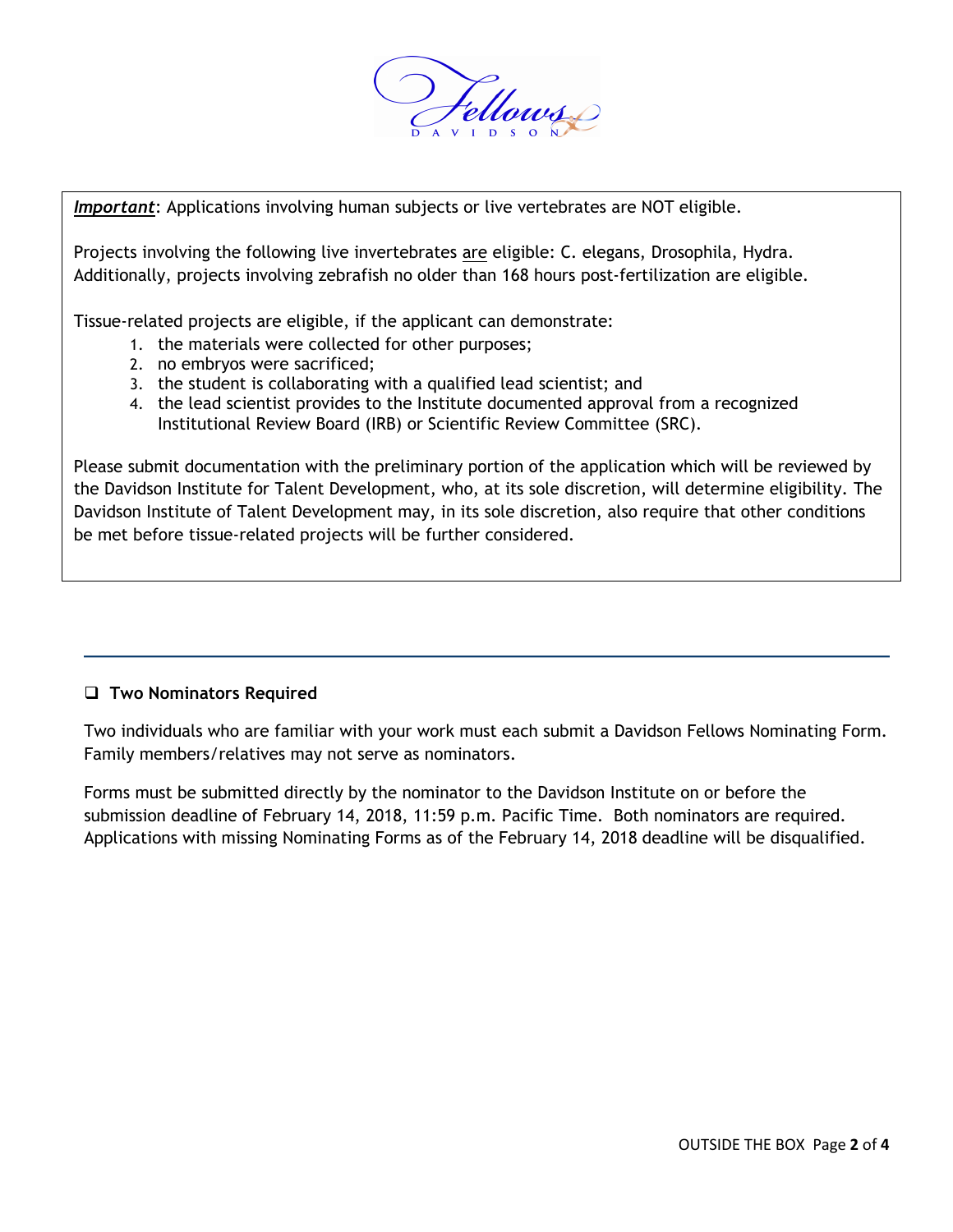

### **Attachments to the Davidson Fellows Application**

All attachments are to be completed by the applicant. The word count or length of the attachments is up to the applicant.

Note: Applicants in ALL categories must submit Attachments 1 through 3.

### **ATTACHMENT ONE: Process Essay**

- o **Part One**: Please answer the following questions:
	- What inspired you to pursue this work?
	- How much time (hours/days/months) did it take you to complete this work?
	- How did you organize the work that went into doing it?
	- What difficulties did you encounter and how did you handle them?
- o **Part Two**: Please answer the following questions:
	- Where was the work completed?
	- Who supervised your work? (Give names, titles, addresses, e-mail, and phone numbers)
	- What help have you received in doing this work?
	- List who helped you and what assistance he/she provided. (Please include individuals who offered equipment, ideas, critiques, materials, methodology, etc.)
- **ATTACHMENT TWO:** Significance and Benefit to Society Essay

Please explain why your submission qualifies as a significant piece of work, as defined by at least one of the following criteria:

- exceptional creativity
- a new idea with high impact and/or broad implications
- an innovative solution with regional, state and/or national implications
- an important advancement that can be replicated and built upon
- an interdisciplinary discovery with the potential to effect positive change
- a prodigious performance

Also, please explain how your work may make a positive contribution to society or has social relevance.

### **ATTACHMENT THREE**: Video Describing Work

Submit a maximum 10-minute, home-production quality video recording. You are encouraged to speak "from the heart" in your video, rather than reading directly from a script. The video is a chance to talk about a topic not addressed in the essays or to expand upon a point the essays touched on only briefly.